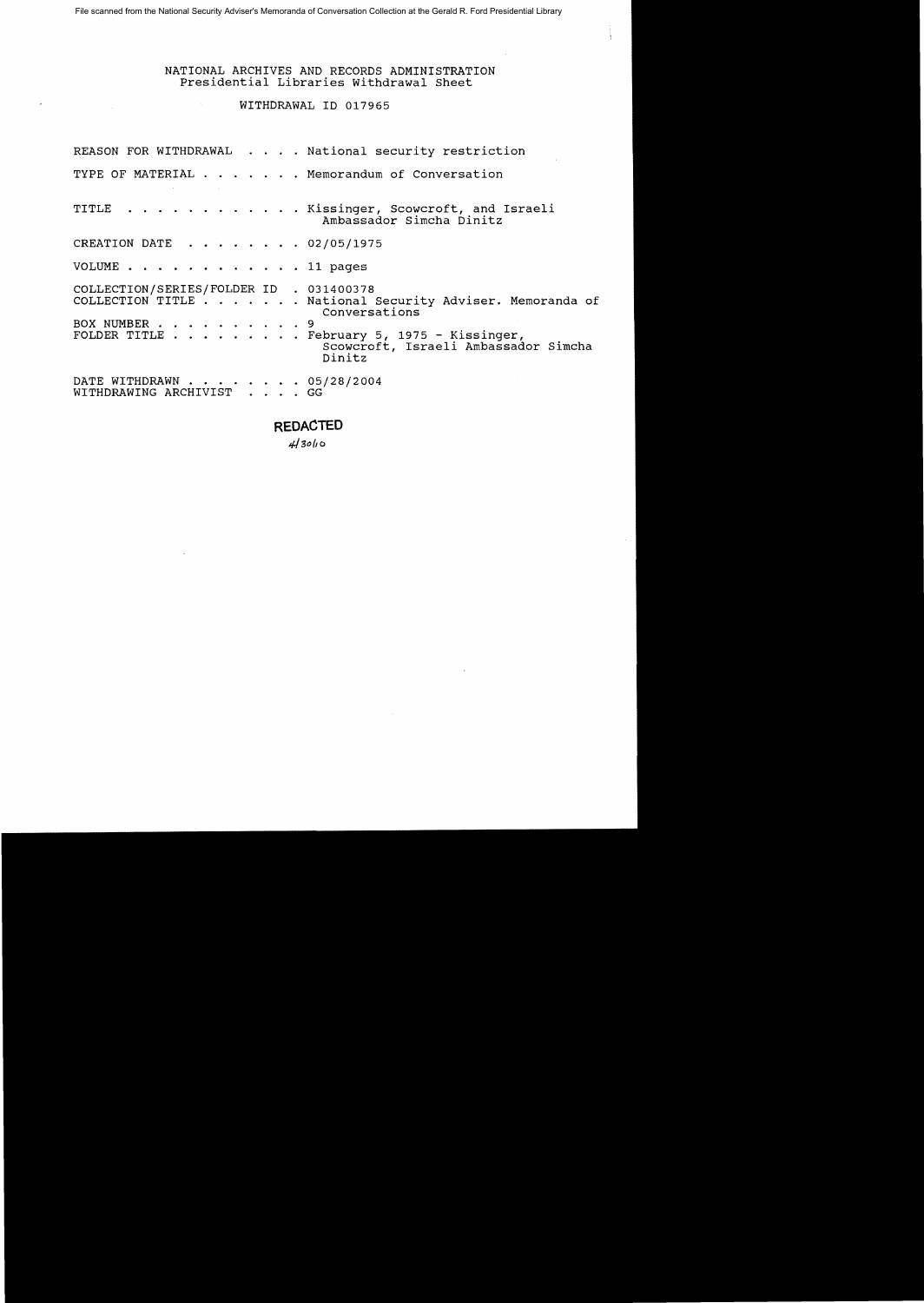#### **MEMORANDUM**

O Scoword FYI<br>@ Redrin to PWR

## THE WHITE HOUSE

WASHINGTON

#### **SECRET/XGDS**

#### MEMORANDUM OF CONVERSATION

#### PARTICIPANTS:

DECLASSIFIED w/ portions exempted E.O. 12959 (as amended) SEC 3.3 Mil # 10-055 # 4 ptate rev 3/10/04; 050 ler 5/17/10; CIA lar 4/30/10 By del NARA Date 717/10

DATE AND TIME:

Simcha Dinitz. Ambassador of Israel Mordechai Shalev, Minister, Embassy of Israel

Dr. Henry A. Kissinger, Secretary of State and Assistant to the President for National Security Affairs

Lt. Gen. Brent Scowcroft, Deputy Assistant to the President for National Security Affairs Peter W. Rodman, NSC Staff Ping

Wednesday, February 5, 1975  $3:55 - 4:30$  p.m.

PLACE:

Secretary's Office The White House

[There was an extended conversation about Danny Kaye and the Bradens' dinner Saturday night which the Secretary missed because he was working on his National Press Club speech.

Kissinger: I can see you got something.

Dinitz: No, I've got one thing: We got word from the Department of Defense the day before yesterday that the letter of offer for the  $F-15$  is being held up because there is a Congressional committee looking into the Iranian-US deal and therefore we will have to wait. I got this from General Sumner -so I immediately called Brent.

Scowcroft: It's true. Congress is questioning the R&D cost allocation for foreign sales and specifically the Iranian deal, and also generally how you allocate the costs. So the Department of Defense isn't in a position to say what it will be.

Dinitz: In Israel they think it is a trick. But can't they give us a letter now anyway?



**SEGRET/XGDS**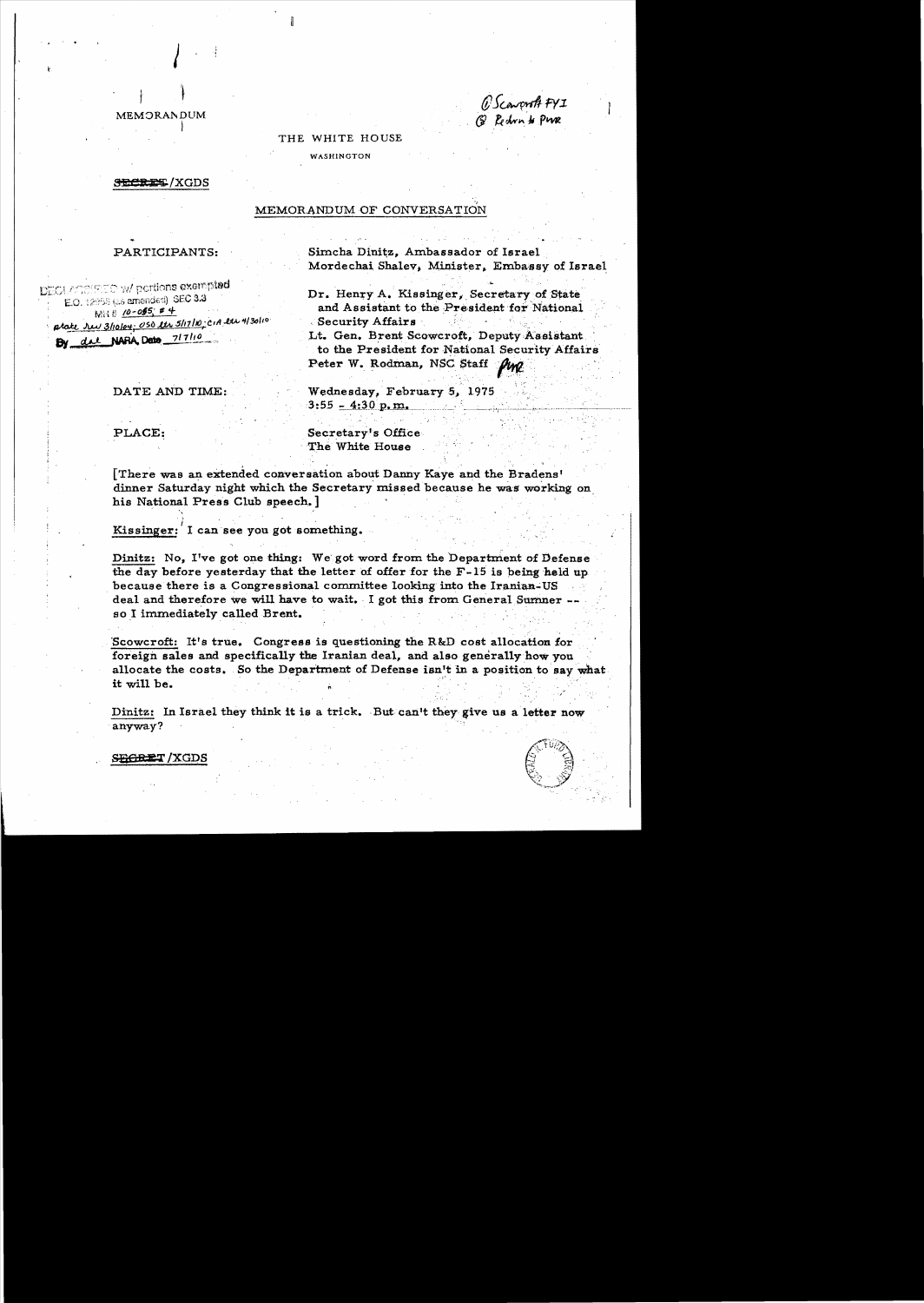#### $\epsilon$ ECRET/XGDS -2.

Kissinger: I never knew the status of the letter. For weeks it was supposed to be in the State Department, which turned out to be not true.

Scowcroft: It must lie before Congress 21 days if it's over a certain amount.

Dinitz: Can't we get a letter saying "pending the determination of the R&D allocation"? Because we can't put in orders and specifications without a letter. We can't send our technical people, and can't place our orders.

Kissinger: Let me look into the question of whether it is possible to send technical people without the letter of offer.

Scowcroft: I'll check.

Dinitz: That will ease things.

Kissinger: But that means it will be in the papers.

Dinitz: It was in the papers because the Pentagon put it out. You know it was not in Israel.

Kissinger: I know nothing of the sort.

Dinitz: On military things there is censorship.

Kissinger: Yes. But everything else....

Dinitz: With all this in the papers about the millions in arms going to Saudi Arabia. • • • .

Kissinger: Most of it isn't true. And it is F-5E's, which you wouldn't take.

Dinitz: We have the reports. With the Maverick, the laser-designator. according to the papers. There is not a single item that some Americans in the Pentagon aren't worried about this equipment going  $-$ - getting into the hands of the Russians.

Kissinger: "Some Americans!" They are the ones who made the decision. It was never checked over here in detail. F-5E's aren't even considered sophisticated weapons.

AT BUNG PART TO THE PUT OF PARTICIP

<del>SECRE</del>T/XGDS

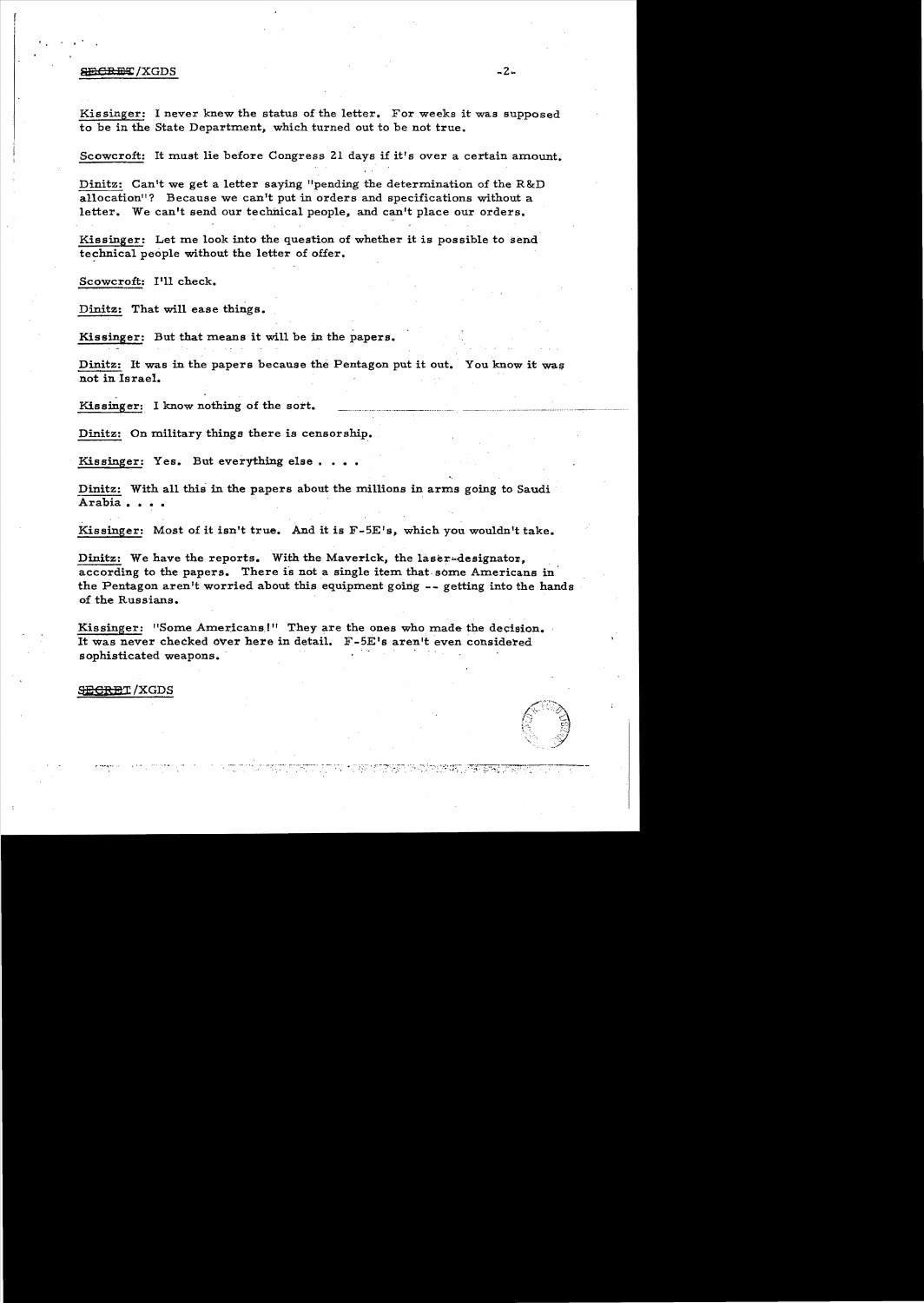## SECRET/XGDS

Brent, get me the Saudi list, so I'll have it on the trip.

Dinitz: We learn that the French are sending at least 48 of their most advanced Mirages. You don't think I don't have a case.

Kissinger: You have a case, but it is not something I have any knowledge of in particular.

Dinitz: The Foreign Minister didn't imply this.

Shalev [to Dinitz]: Nor you.

Dinitz: Neither did I. We need your help. But with these Saudi deals and Mirages. for us to be kept waiting for weeks .... Schlesinger kept telling us it would come within weeks.

Kissinger: He said it was in State, which I didn't know.

Dinitz: The fact is it was promised us by President Nixon and also by President Ford. It was in a letter by President Nixon -- "the most advanced planes."

Kissinger: That doesn't mean you can expect to come in and get it the next day. But let's see whether the technical teams can come. We will check.

Dinitz: I know you get upset.

Kissinger: I get upset because whenever I want to talk about the negotiations. to get you in a good mood you want weapons. And I know Rabin's strategy!

Dinitz: From our point of view, whenever there are negotiations, something is withheld.

Kissinger: Because whenever you get something you come in with new items. so there is something always outstanding.

Dinitz: But the decision on the F-15 was made. First there was a delay in the pricing data, then a requirement of a letter of offer was invented.

Kissinger: Look into this, Brent. And tell him [Dinitz] 15 minutes before he leaves [for Israel], otherwise he'll find out some other item.

S<del>EGRET</del>/XGDS

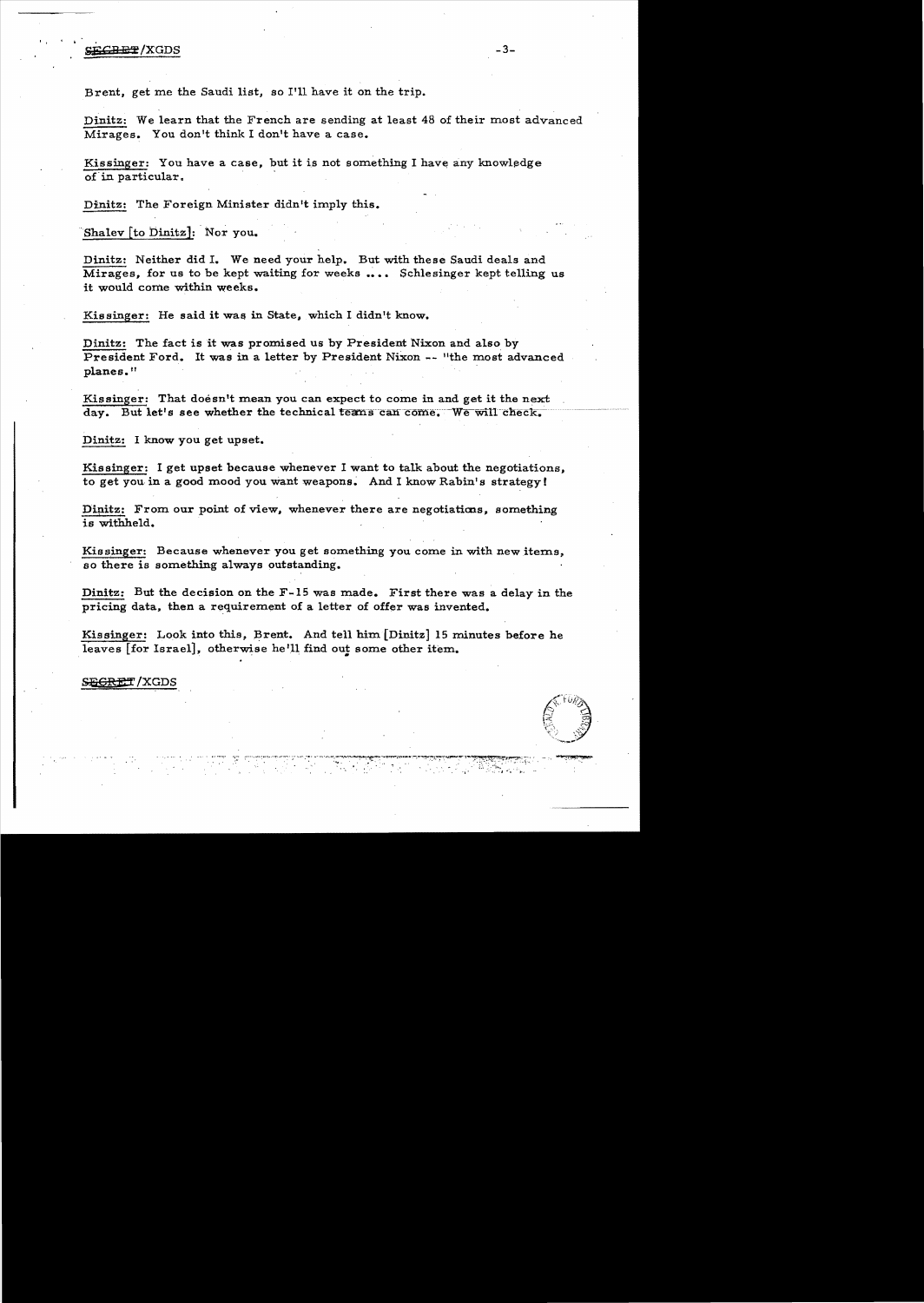### SECRETYXGDS -4-

Dinitz: If you want, I'll document how long it takes for us to get stuff compared to what the Saudis get. And we feel, frankly, that you are doing too much, with no guarantees,they won't go to the Egyptians.

Scowcroft: They have to learn to fly them first.

Dinitz: But you're training them. It's a great concern to us, I have to say.

Kissinger: I, call you in for, a half hour, and within minutes  $I$  am on the defensive. [He shows Dinitz a press summary of an item in the Jerusalem Post.]

Dinitz: [Reads it] Blitzer. This isn't true, most of it.

Kissinger: It is true that Sadat pressed me to allot as much time as possible to the Middle East and that I told you. '

[Kissinger leaves the office for a moment to take a call.]

Shalev: [to Scowcroft] Is there anything on the Kurds?

Scowcroft: I was going to call you. I'm afraid there is no better way to handle it than to add it on to the regular requests.

Shalev: But it depends on Congressional approval.

Scowcroft: Congress's record in responsiveness to Israel's requests is not bad.

[Kissinger returns. Scowcroft and Dinitz resumed their discussion of the Kurdish problem at the end of the meeting when the Secretary left. See at end.

Dinitz: This leak is a month old.

Scowcroft: The backlog of leaks is so great that there's a  $\log$ !

Shalev: It's not from us.

Dinitz: It must be someone in Washington. I found out the system: American correspondents meet often with Israeli press here and they are a great source of information. They hear it in the Department and report to the Israelis. Dinitz: It must be someone in Washington. I found out the system correspondents meet often with Israeli press here and they are of information. They hear it in the Department and report to the I heard you had a good meetin

I heard you had a good meeting'with the House Foreign Affairs Committee

**SECREF / XGDS** 

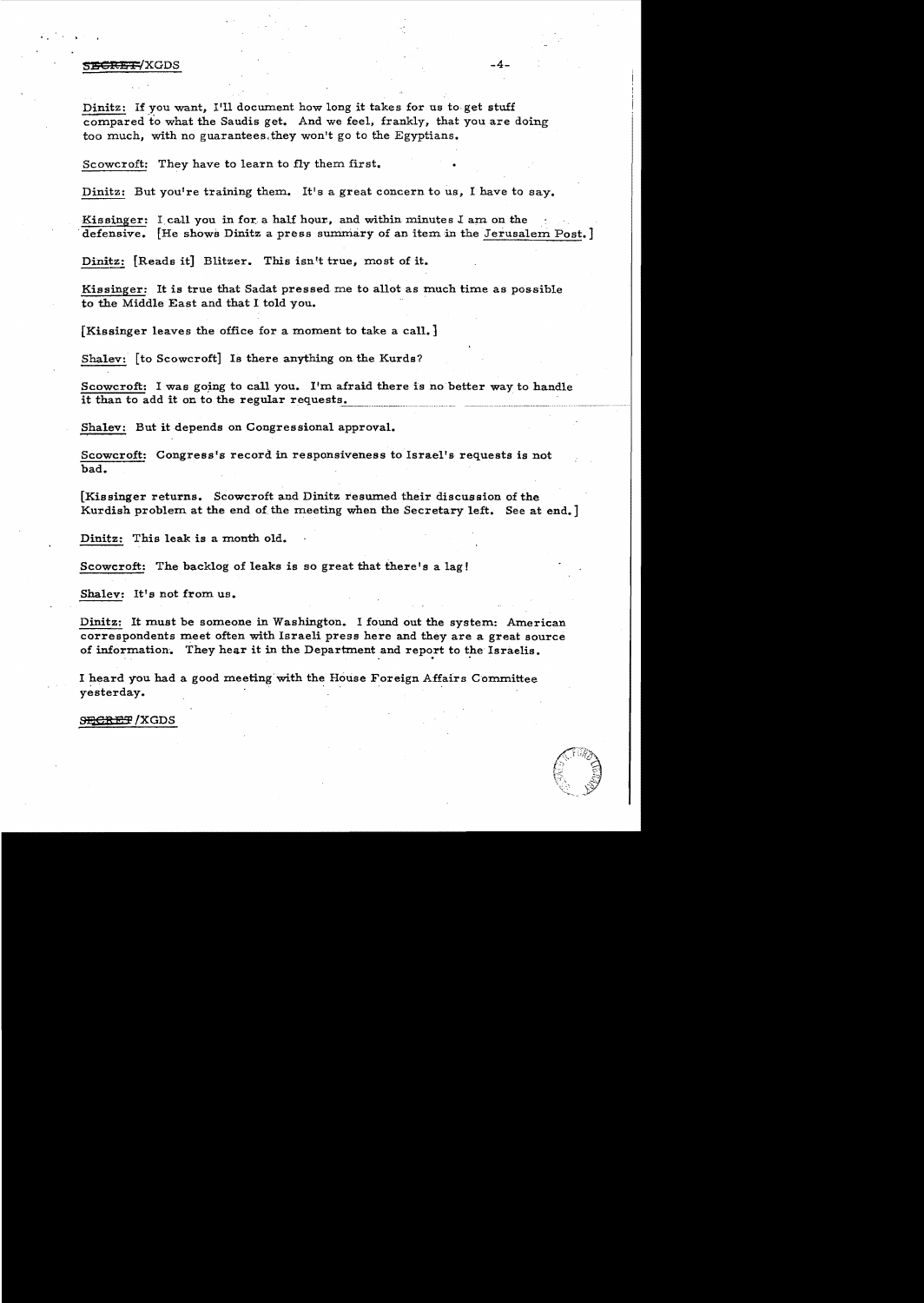## **SECRET**/XGDS -5-

Kissinger: Everyone tells me it was a good meeting. I don't know.

Dinitz: To go back to the F-15, I have to read this message from the Foreign Minister: "Even if I believe the delay is purely bureaucratic, it will be misread in Israel."

Kissinger: When he was here he said we had to take care of what was on his mind then. Now it is something else.

Dinitz: The F-15 wasn't a problem then.

Kissinger: I haven't heard there was a F-15 problem until two days ago. If there is a problem with the technical team, I never heard there was any problem.

Dinitz: The second message is that Allon is happy to learn that your trip in Israel will be longer. The third point  $\ldots$ .

Kissinger: But I need my sleep. That's nice. What is the third point? If must be a lulu if you're saving it.

Dinitz: The third point is to reemphasize again how seriously we view the situation of the Jews in Syria, and while we understand the need-for  $$25$ -million  $[for Syria]$ , we hope you will raise it in Damascus.

Because -- don't write this -- the decision in Israel was to fight the \$25 million, but I'm'not doing it.

Kissinger: You want to start anti-Semitism here?

Dinitz: So you will raise it with Asad.

Kissinger: And the answer will certainly be negative.

Dinitz: In' Congress they think you just want a free hand.

Kissinger: That's not the issue. I'd be willing to work out with the Congress some sensible arrangements which work. But what I really worry about is the Turkey cutoff, the Chile cutoff, this systematic campaign to cut off allies.

Dinitz: I know that. I've been working my heart off telling people you weren't behind the Percy statements. .

Kissinger: You know what I think about Percy. If he does it, it must be because he thinks it's popular.

#### ~CD ltT/XGDS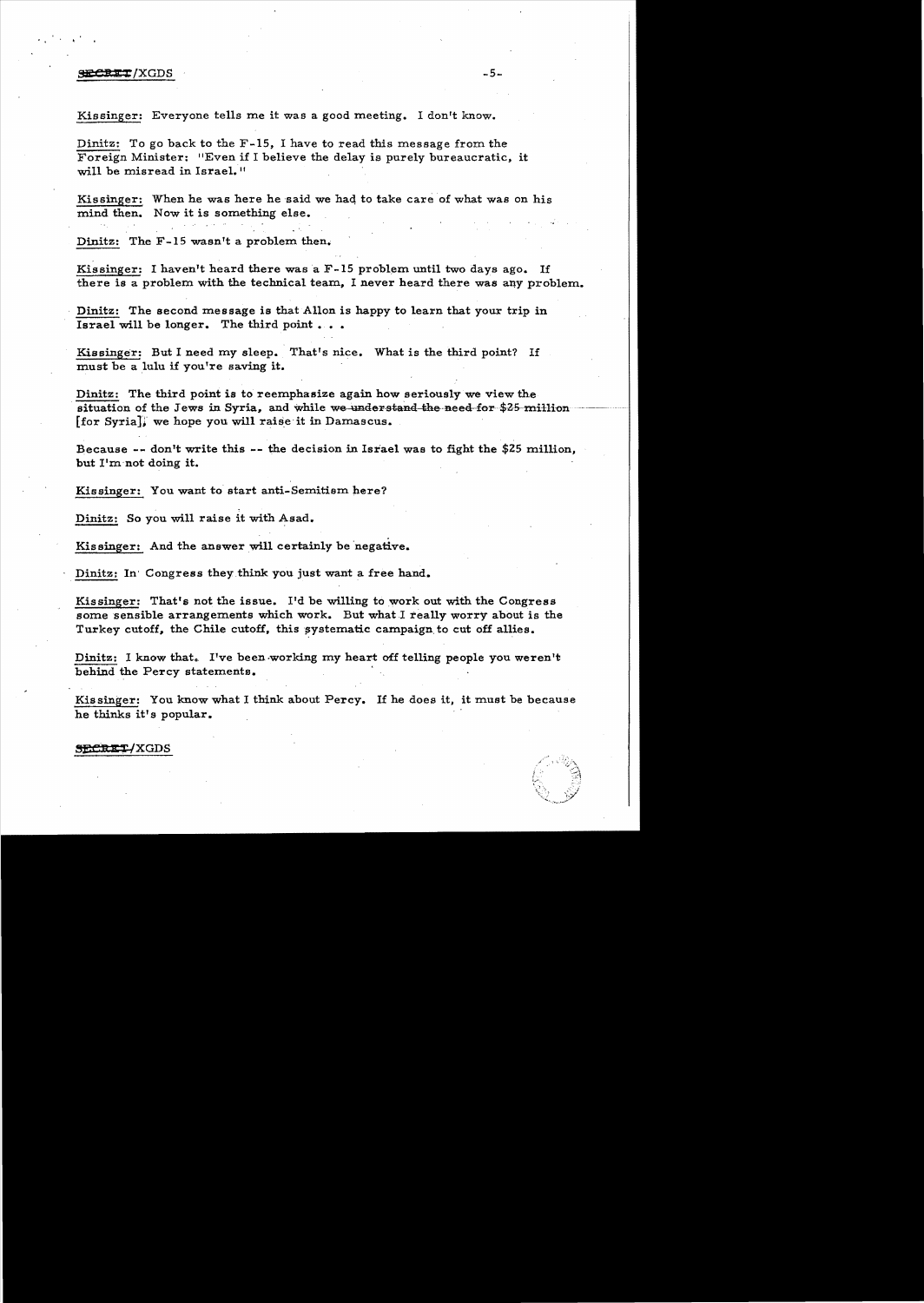# **8iiiCRET /XGDS** ...

. ...

Dinitz: Percy ties it in with your efforts.

Kissinger: He can tie it in; I've made my view clear at the Press Club on the PLO. There has never been any ambiguity. If I want to be flexible, I don't send Percy into the Middle East.

Dinitz: I answer them that if the Secretary wants to be flexible on the Middle East, he wouldn't send Percy making statements on this just before the trip there.

Kissinger: Jackson, Perle, and company are trying to separate me from the Jewish community.

Dinitz: They are saying that if you knew of Gromyko's letter of October 26, . you should have told them.

Kissinger: I testified on December 3 before the Senate Finance Committee. that the Russians would say there was no commitment. I had said it for a year. If my predictions come true, I can't be blamed. If they put out stories that they forced us to change "informed" to "assurred," and cite the Jackson letter -which has no standing as a legal document  $-$ - and add the EX-IM bill on, and go on Face the Nation, which brought a formal protest, and go around saying it shows how tough we can be ... I told the Jewish leaders for two years what would happen. They didn't stand up to Jackson.

Dinitz: In Congress, I'm. trying to maintain the position of Israel.

Kissinger: I welcome it. But many people are trying to turn the Jewish community into distrust here, and to return to Geneva.

Dinitz: By the way, I don't think the Geneva talk comes from Israel. It comes from the misguided George Balls. If you read what Peres said closely, he's saying flat only if the negotiations fail, etc. .

Kissinger: One other matter. In the category of the negotiations with Jordan. Allon and Peres approached Schmidt to establish contact with the Soviet Union. Of course, Schmidt checked with us. I didn't tell the President, but unfortunately, Schmidt talked to the President on the phone and mentioned it. You can have all the contact you want with the Soviet Union.

Dinitz: I told you about it in full.

**SECRET / XGDS** 

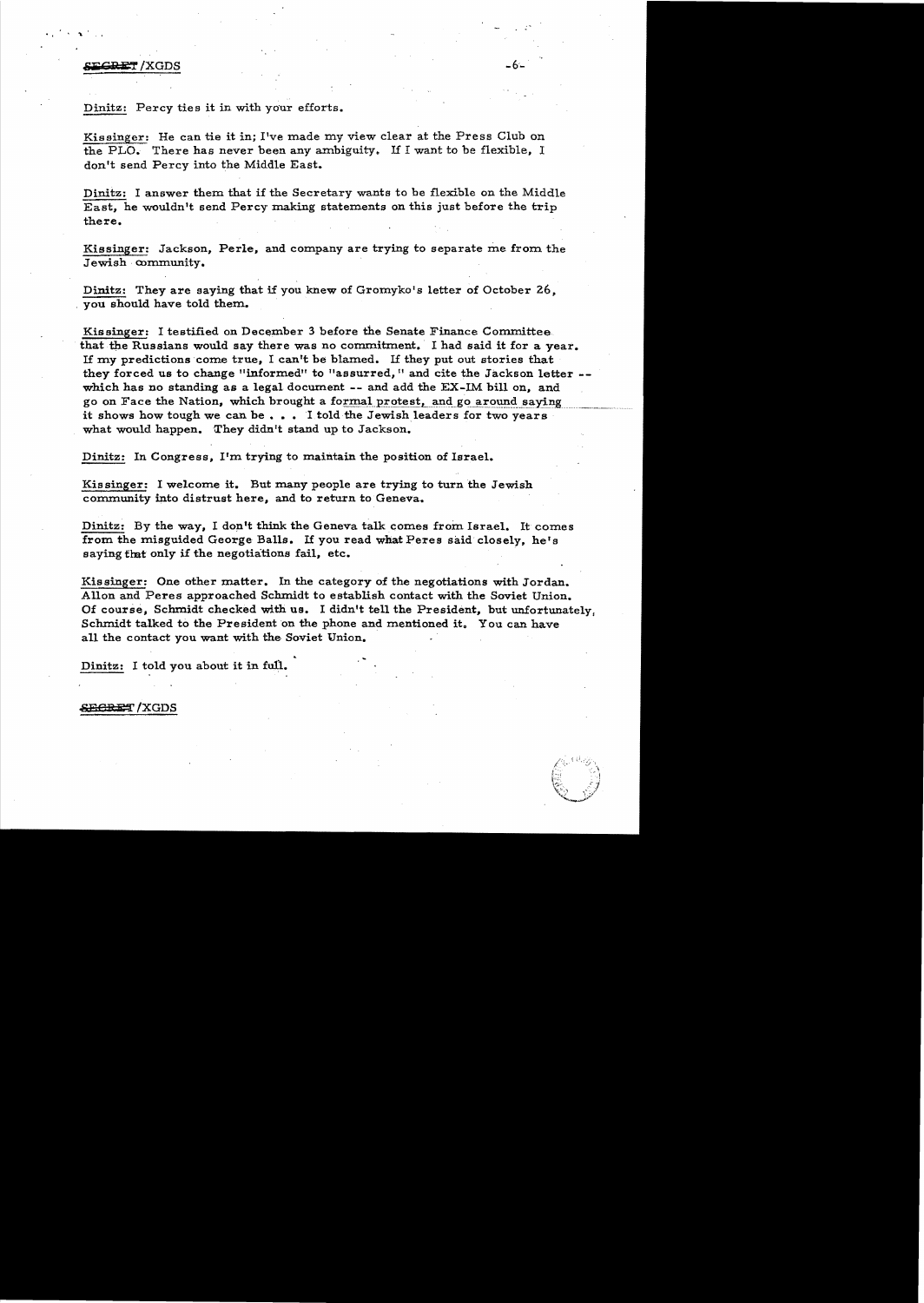## $\epsilon$  . Since the side of the side of the side of the side of the side of the side of the side of the side of the side of the side of the side of the side of the side of the side of the side of the side of the side of the

..

Kissinger: Right. But it's not confidence-inspiring. In the previous government, you told us about these minor contacts, which weren't important but it was confidence-inspiring.

Dinitz: I'll check in Israel.

Kissinger: It's from Schmidt. Maybe it isn't true. There were two messages -one, to keep Genscher out of it, and two, the message was passed in Berlin. We encouraged them to do it -- so it isn't that we object.

Dinitz: It doesn't make sense.

Kissinger: Because there was nothing in it for you. And they passed the message on Saturday, in case you don't know•

.Don't put it in writing.

Dinitz: No. I'll raise it in Israel.

Kissinger: I'm seeing Gromyko. It's the stupidest time for him to go to the Middle East.

We got a letter from Brezhnev. Did we tell you?

Dinitz: No.

Kissinger: Then we failed on that. The letter was filled with detail; so maybe *i* it was not him. They proposed a meeting before I go to the Middle East. We proposed that we meet afterward. But I'll talk to A110n and Rabin first, and I'll stick scrupulously to what we discuss so we'll have a common position.

Dinitz: Dobrynin has had meetings with the Washington Post, and meetings with individual Congressmen. Did you know this.?

م المواقع المعرفي المواقع المستقل المواقع المستقل المستقلة المستقلة المستقلة المستقلة المستقلة المستقلة المستق<br>ولي المستقلة المستقلة المستقلة المستقلية المستقلة المستقلة المستقلة المستقلة المستقلة المستقلة المستقلة المستق

Kissinger: No.

Dinitz: To undermine step-by-step, and saying Geneva is the only solution. And he is very careful not to attack you: He talks about "my good friend, Henry. He says, "We are peaceloving, why not let us sit in?" and "Why not have us in UNEF?"

SEGRET/XGDS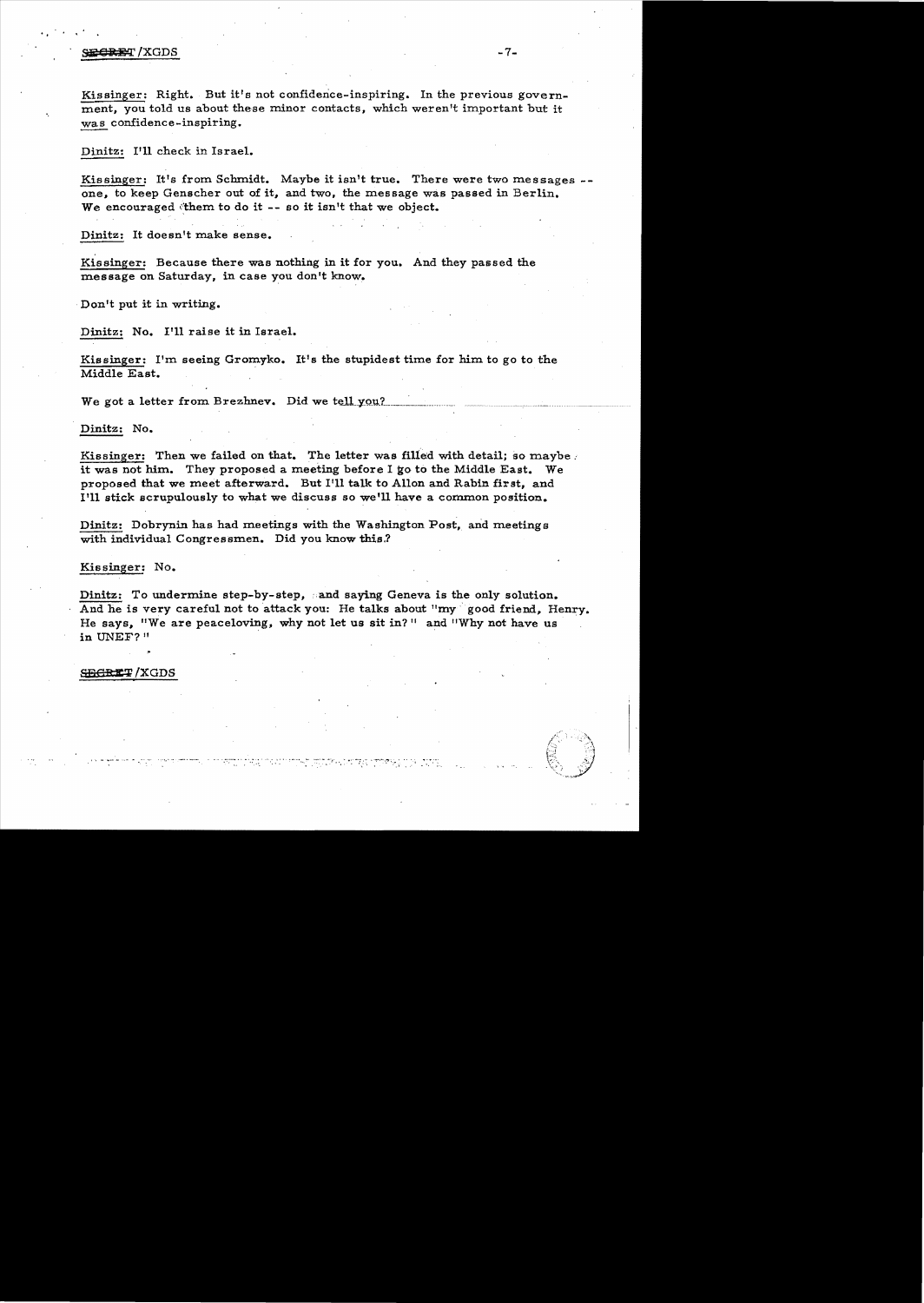## enterpretations of the second second second second second second second second second second second second second second second second second second second second second second second second second second second second sec

'.

Kissinger: Which will be very popular here among your stupid liberal friends. Even Jackson, the way he's evolving.

Dinitz: You'll be happy to know he [Jackson] is against Geneva and supports your step-by-step. He thinks well of you. He says Sadat is good but it may not last, and who'll come afterward? .

Kissinger: If he'd stuck to his position of three years ago, which wasn't the same position as the Administration, I'd be supporting him as the best Democrat to be President.

Dinitz: On [his criticism of the Kissinger interview in] Business Week, his explanation is that he meant it's unwise to say it publicly but not to say it privately.

Kissinger: You know we have been saying it privately to every Arab Foreign Minister. And you see not a peep out of the Syrians since then. The ones who are screaming  $-$ - it's in their interest. It allows the Saudis to say they won't be part of another embargo. It helps in the second stage:! of.negotiations. It turned out to be very helpful.

Dinitz: And very popular, if Lou Harris had told you. There is growing identification with the tough line.

You wanted to say something about your trip.

Kissinger: On the trip, I've nothing to add to what I've told you about the trip previously.

Dinitz: Is there nothing from the Egyptians?

Kissinger: No, and I don't expect much.

Shalev; We have a report here on Sadat's visit to Paris. It's in Hebrew. but I can give you the points. [He reads:]

"This is based on talks with 'Fahmy and on a dinner that the two Presidents had together and on some reports we had on Giscard's impressions.

> "(a) Giscard was very much impressed by Sadat. his moderation, and his desire to solve Egypt's problems.

 $1$  $\times$ GDS  $^{-1}$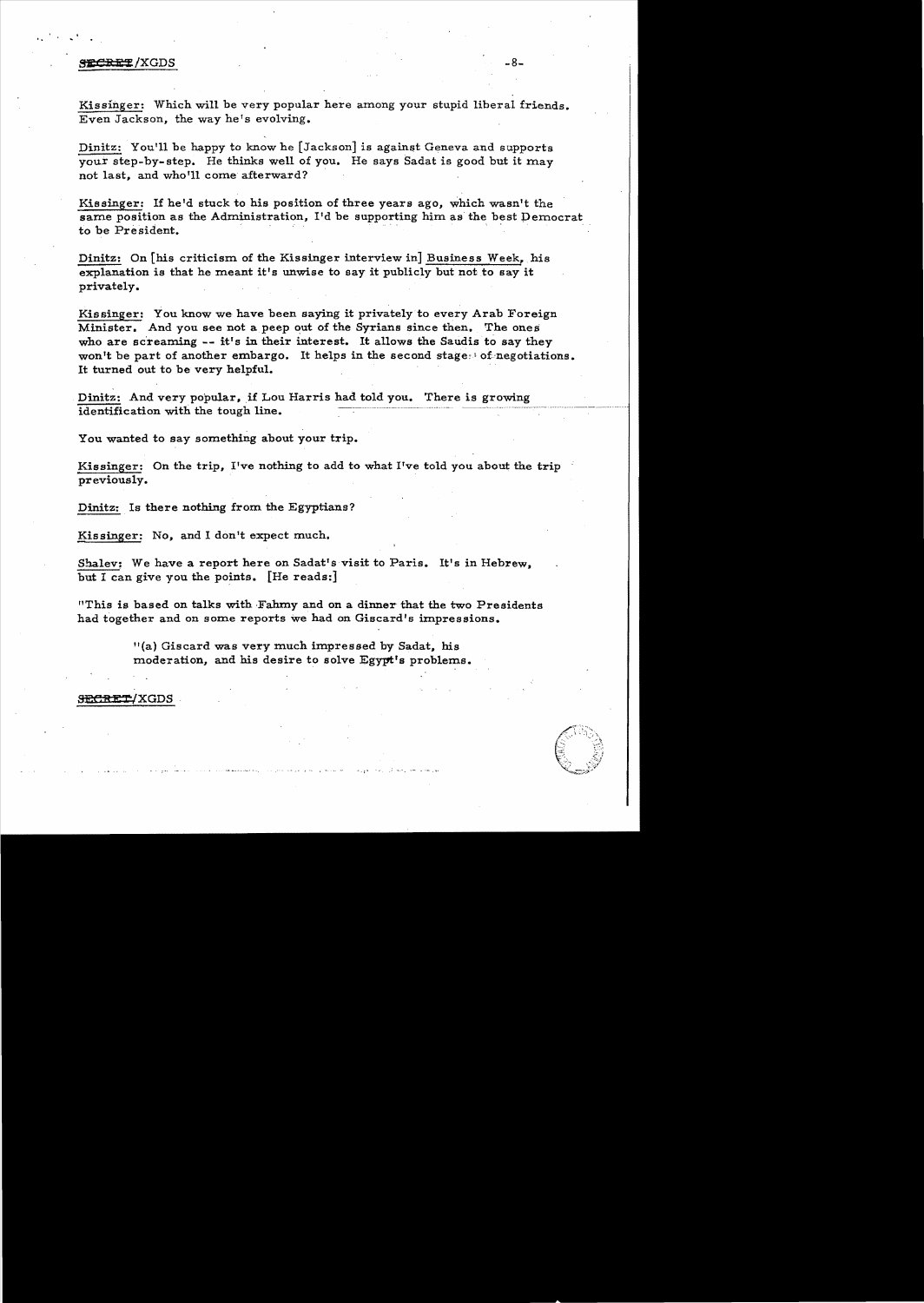- II (b) Contrary to impressions gained by Sauvagnargues during his visit to Cairo, Sadat and Fahmy this time displayed much optimism with respect to prospects of achieving concrete results by March of a step-by step approach. This optimism was based on their appreciation that the United States Government is in need of achievements in order to strengthen its image, which has been weakened, and one of the areas in which President Ford and Secretary Kissinger can hope for achievements is the Middle East.
- II(C) Egypt does not see what concessions it can make to Israel. Fahmy hinted that Egypt might be ready for some compromise in this respect, provided it would not require an express Egyptian statement. Asked by Sauvagnargues about Israeli cargoes through the Canal, Fahmy said that the cargoes should not bear Israeli labels. For example, cargoes on their way to Israel should be  $F. O. B.$ , not  $C. I. F.$  Haifa. (Which implies that cargoes from Israel would have to be C. I. F. Port of destination.)  $[FeO, B.$  means still property of sender; C. I. F. means property of recipient.]
- II (d) Fahmy emphasized that real Egyptian concessions will be made only in Geneva. In a new disengagement, Egypt will not be able to agree to an extension of the UNEF mandate beyond the existing one. .
- ~I(e) Egypt does not link a new Egyptian disengagement agreement with Syria. The Egyptians think the United States will take care of that on its own and there is no need for Egyptian pressure or for making.this an Egyptian precondition. Apparently Syria understands this Egyptian attitude and there is today relative flexibility in Damascus compared to in the past.
- $I(f)$  As soon as the next step is done, Egypt will require a reconvening of the Geneva Conference. Egypt accepts that in the first stage the PLO will not be taking part but this will be necessary as the Conference goes on. The Syrians accept this attitude. With respect to the Geneva Conference, Fahmy also said: "It will be on our

SECRET/XGDS

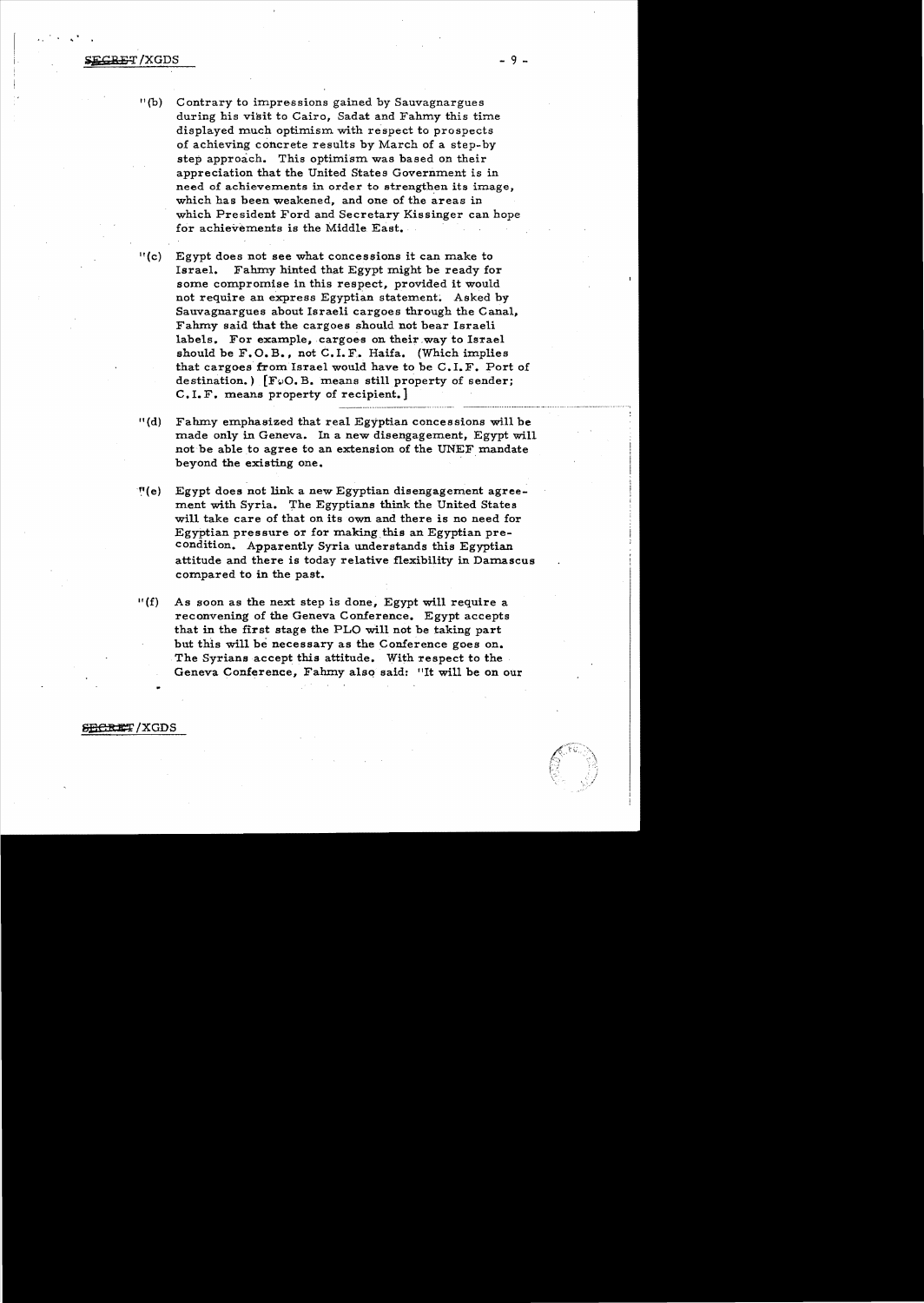terms and not on the Israeli terms." The French evaluation of this is: Under these conditions, if Egypt is prepared to make concessions only at Geneva, the French ask themselves why there is any need for a new disengagement now, and why not go straight to Geneva. provided that Geneva would be properly prepared by Kissinger to prevent its breaking up right after its renewal?

 $''(g)$  Sadat was very outspoken against the Soviet Union but he doesn't want to bring about any break. Fahmy didn't say anything about Brezhnev's health but did say opponents of Brezhnev's line in the Politburo have gained additional strength and they can now make their points with greater force. Fahmy also believes detente has been dealt a greater blow than the Soviets and Americans are prepared to admit publicly.

 $^{\prime\prime}$  (h) Gromyko's visit to Damascus and Cairo, according to Fahmy, is supposed to show that the Soviet Union knew all about Kissinger's political steps. Cairo agreed to Gromyko's proposal to have the visit before Kissinger's visit also in order to prevent the impression being gained that there is any break between the two countries, especially since Brezhnev's visit was postponed. The French assume Gromyko also wants to make sure in Damascus that the Syrian position has not become too soft.

 $"(i)$ Giscard agreed to provide Sadat with 45 to 50 Mirage F-1's. Sadat didn't say who would be paying for it but the French assume it will be Saudi Arabia. The deal will take several years. Sauvagnargues asked Fahmy about reports in the papers that Iran agreed to provide Israel with oil if she will return Abu Rudeis. Fahmy said he had also read about it and said "It is none of my business." The French think there must be something to it."

[The Secretary conferred with Dinitz alone for 10 minutes, and then departed.]

Percy: Minister Shalev read to Mr. Rodman the following items about Senator Percy:

**SECRET/XGDS**